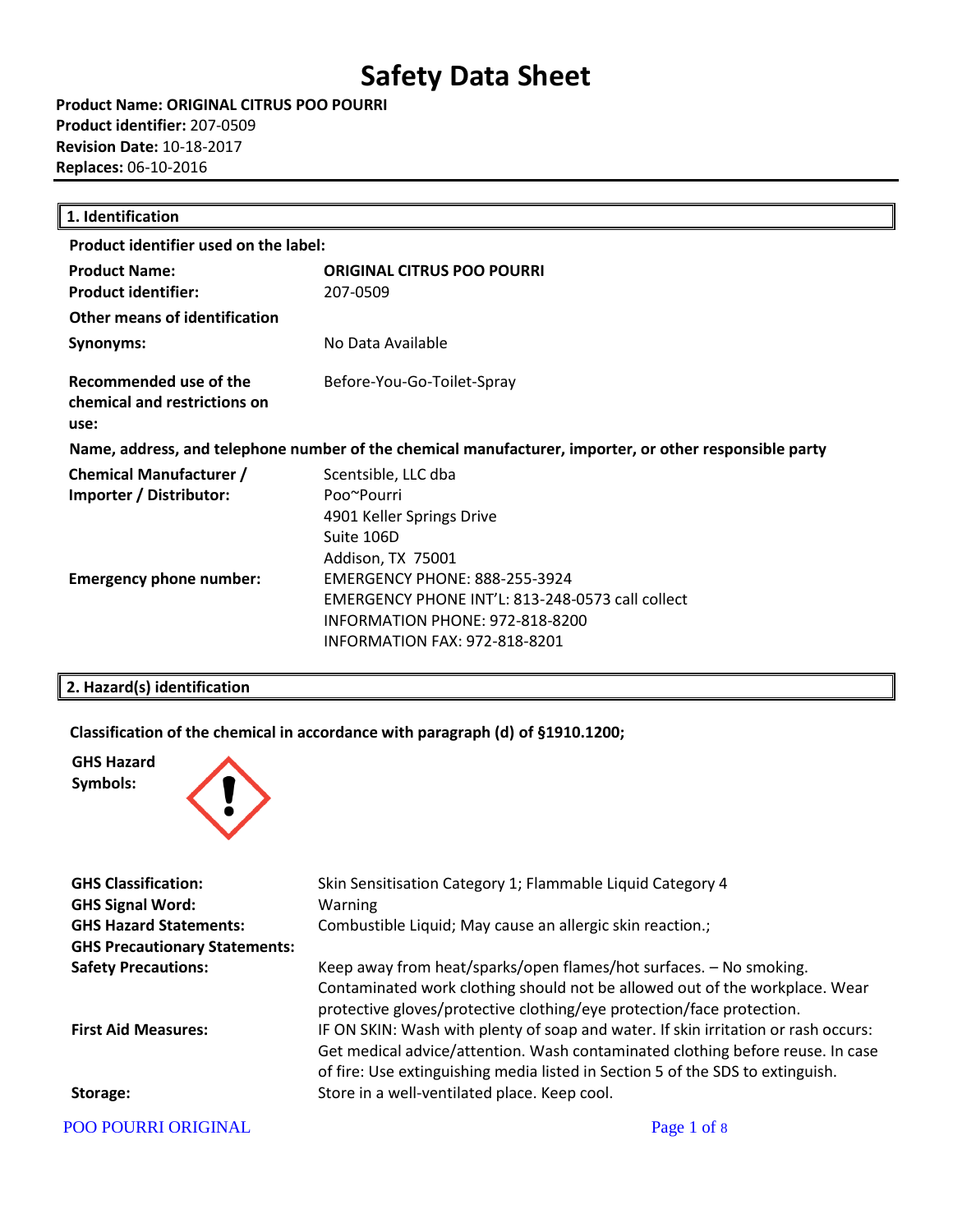**Disposal:** Dispose of contents/container in accordance with local/regional/national/international regulation for hazardous wastes.

#### **3. Composition/information on ingredients**

| <b>Chemical Component:</b> | <b>CAS number and other</b><br>unique identifiers | % (or range) of ingredient |
|----------------------------|---------------------------------------------------|----------------------------|
| Citrus limon (L.) Burm. F. | 68917-33-9                                        | $1 - 5$                    |
| Cineole                    | 8000-48-4                                         | $1 - 5$                    |
| Citrus grandis peel oil    | 8016-20-4                                         | $1 - 5$                    |
| Oils, Litsea cubeba        | 68855-99-2                                        | $0.5 - 1.5$                |

**The specific chemical identity and/or exact percentage (concentration) of composition has been withheld as a trade secret.**

#### **4. First-aid measures**

**Description of necessary measures, subdivided according to the different routes of exposure, i.e., inhalation, skin and eye contact, and ingestion:**

| <b>Eye Contact:</b>                                                                                | Flush eyes with plenty of water for at least 20 minutes retracting<br>eyelids often. Tilt the head to prevent chemical from transferring to<br>the uncontaminated eye. Get immediate medical attention. |
|----------------------------------------------------------------------------------------------------|---------------------------------------------------------------------------------------------------------------------------------------------------------------------------------------------------------|
| <b>Skin Contact:</b>                                                                               | Wash with soap and water. Get medical attention if irritation<br>develops or persists.                                                                                                                  |
| Inhalation:                                                                                        | This material does not present a hazard if inhaled. Remove<br>individual to fresh air after an airborne exposure if any symptoms<br>develop, as a precautionary measure.                                |
| Ingestion:                                                                                         | No hazard in normal industrial use. Do not induce vomiting. Seek<br>medical attention if symptoms develop. Provide medical care<br>provider with this MSDS.                                             |
| Most important symptoms/effects, acute and delayed:                                                |                                                                                                                                                                                                         |
| <b>Most important</b><br>symptoms/effects (Acute):                                                 | No Data Available                                                                                                                                                                                       |
| <b>Most important</b><br>symptoms/effects (Delayed):                                               | No Data Available                                                                                                                                                                                       |
| <b>Indication of immediate</b><br>medical attention and special<br>treatment needed, if necessary: | No additional first aid information available                                                                                                                                                           |

**5. Fire-fighting measures**

**Suitable (and unsuitable) extinguishing media:**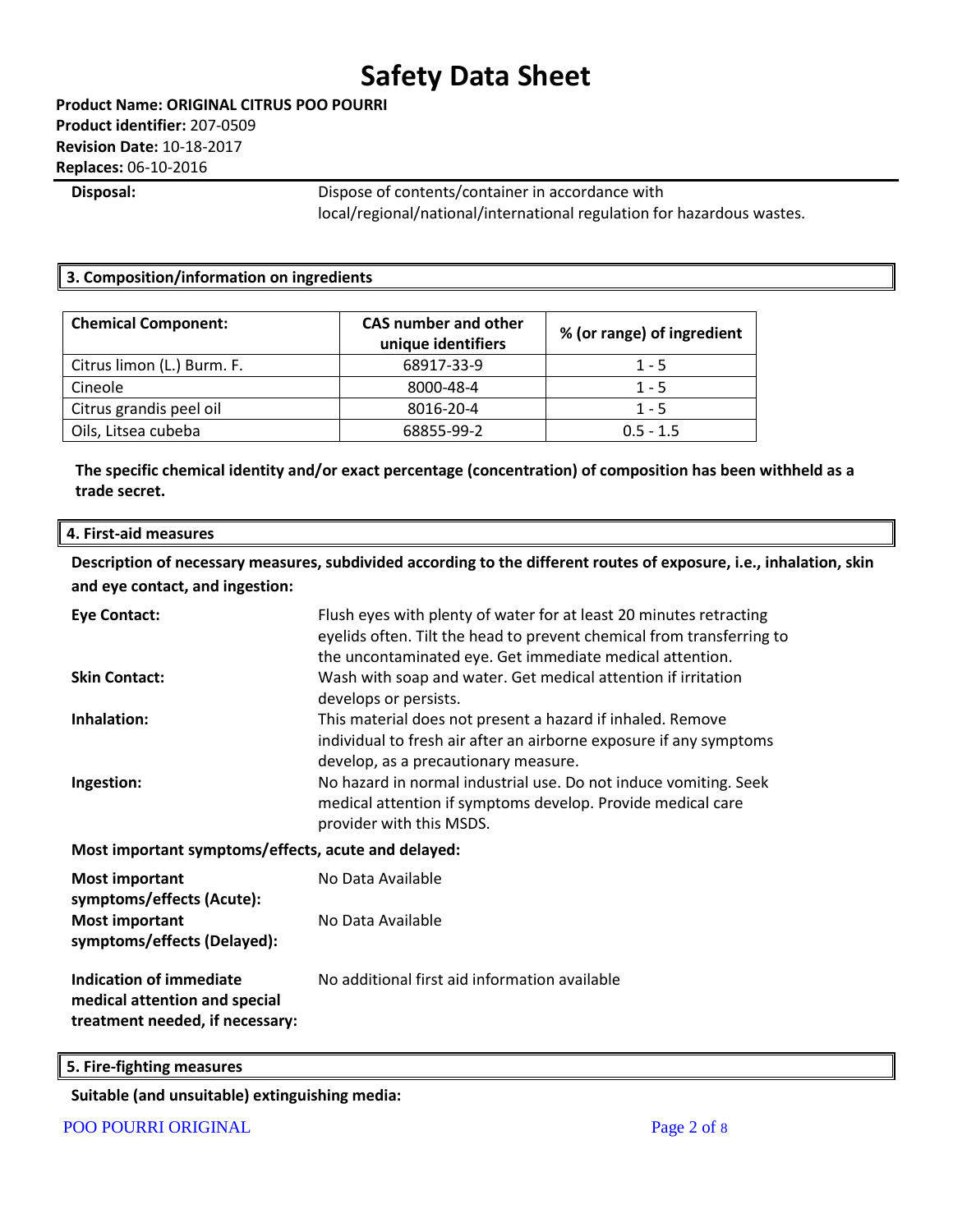**Product Name: ORIGINAL CITRUS POO POURRI** 

**Product identifier:** 207-0509 **Revision Date:** 10-18-2017

**Replaces:** 06-10-2016

| Suitable extinguishing media:                                                                                                                          | Use alcohol resistant foam, carbon dioxide, dry chemical, or water<br>spray when fighting fires. Water or foam may cause frothing if<br>liquid is burning but it still may be a useful extinguishing agent if<br>carefully applied to the fire. Do not direct a water stream directly<br>into the hot burning liquid. |  |
|--------------------------------------------------------------------------------------------------------------------------------------------------------|-----------------------------------------------------------------------------------------------------------------------------------------------------------------------------------------------------------------------------------------------------------------------------------------------------------------------|--|
| Unsuitable extinguishing media:                                                                                                                        | No Data Available                                                                                                                                                                                                                                                                                                     |  |
|                                                                                                                                                        | Specific hazards arising from the chemical (e.g., nature of any hazardous combustion products):                                                                                                                                                                                                                       |  |
| <b>Flammability Summary:</b>                                                                                                                           | Combustible                                                                                                                                                                                                                                                                                                           |  |
| Fire and/or Explosion<br><b>Hazards:</b>                                                                                                               | Vapors may be ignited by sparks, flames or other sources of ignition<br>if material is above the flash point giving rise to a fire (Class B).<br>Vapors are heavier than air and may travel to a source of ignition<br>and flash back.                                                                                |  |
| <b>Hazardous Combustion</b>                                                                                                                            | <b>Carbon Oxides</b>                                                                                                                                                                                                                                                                                                  |  |
| <b>Products:</b>                                                                                                                                       |                                                                                                                                                                                                                                                                                                                       |  |
| Special protective equipment                                                                                                                           | Do not enter fire area without proper protection including self-                                                                                                                                                                                                                                                      |  |
| and precautions for fire-                                                                                                                              | contained breathing apparatus and full protective equipment. Fight                                                                                                                                                                                                                                                    |  |
| fighters:                                                                                                                                              | fire from a safe distance and a protected location due to the<br>potential of hazardous vapors and decomposition products.                                                                                                                                                                                            |  |
|                                                                                                                                                        |                                                                                                                                                                                                                                                                                                                       |  |
| 6. Accidental release measures                                                                                                                         |                                                                                                                                                                                                                                                                                                                       |  |
| <b>Personal precautions,</b><br>protective equipment, and<br>emergency procedures:<br><b>Methods and materials for</b><br>containment and cleaning up: | No health affects expected from the clean-up of this material if<br>contact can be avoided. Follow personal protective equipment<br>recommendations found in Section VIII of this MSDS<br>No special spill clean-up considerations. Collect and discard in<br>regular trash.                                          |  |
| 7. Handling and storage                                                                                                                                |                                                                                                                                                                                                                                                                                                                       |  |
| <b>Precautions for safe handling:</b>                                                                                                                  | Mildly irritating material. Avoid unnecessary exposure.                                                                                                                                                                                                                                                               |  |
| Conditions for safe storage, including any incompatibilities                                                                                           |                                                                                                                                                                                                                                                                                                                       |  |

**Conditions for safe storage:** Store in a cool dry place. Isolate from incompatible materials. **Materials to Avoid/Chemical Incompatibility:** Strong oxidizing agents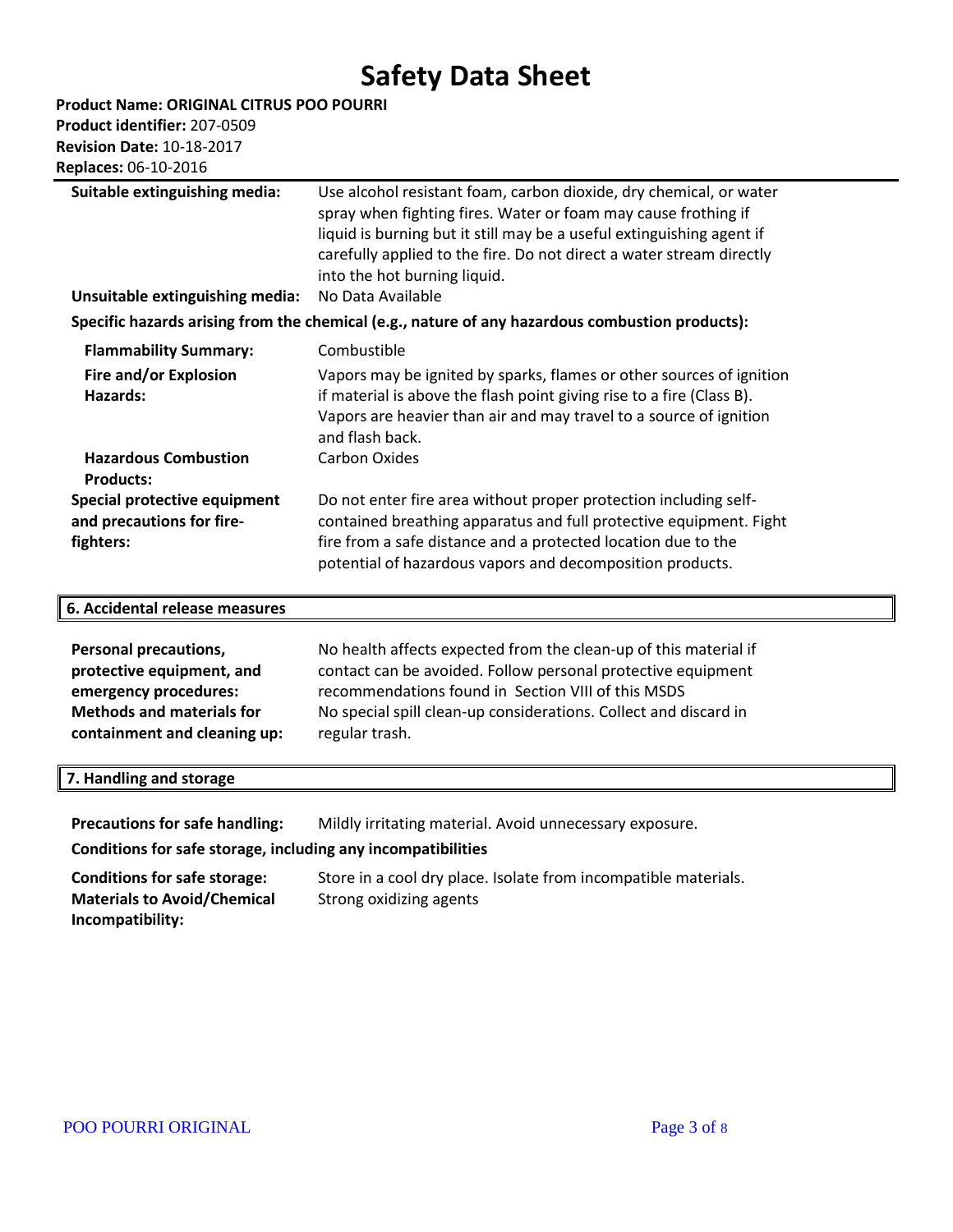#### **8. Exposure controls/personal protection**

**OSHA permissible exposure limit (PEL), American Conference of Governmental Industrial Hygienists (ACGIH) Threshold Limit Value (TLV), and any other exposure limit used or recommended by the chemical manufacturer, importer, or employer preparing the safety data sheet, where available:**

| <b>Chemical Component</b>      | <b>ACGIH TLV-TWA</b>                                              | <b>ACGIH STEL</b> | <b>OSHA PEL</b> |
|--------------------------------|-------------------------------------------------------------------|-------------------|-----------------|
| No Data Available              |                                                                   |                   |                 |
| <b>Appropriate engineering</b> | No exposure limits exist for the constituents of this product. No |                   |                 |

**controls:** engineering controls are likely to be required to maintain operator comfort under normal conditions of use.

#### **Individual protection measures, such as personal protective equipment:**

| <b>Respiratory Protection:</b> | No respiratory protection required under normal conditions of use.  |
|--------------------------------|---------------------------------------------------------------------|
| <b>Eye Protection:</b>         | No special requirements under normal industrial use.                |
| <b>Skin Protection:</b>        | Not normally considered a skin hazard. Where use can result in skin |
|                                | contact, practice good personal hygiene and wear a barrier cream    |
|                                | and/or impervious surgical style gloves. Wash hands and other       |
|                                | exposed areas with mild soap and water before eating, drinking,     |
|                                | and when leaving work.                                              |
| Gloves:                        | No information available                                            |
| <b>Respiratory Protection:</b> | No respiratory protection required under normal conditions of use.  |

#### **9. Physical and chemical properties**

| Appearance (physical state, color, etc.):     |                        |             |
|-----------------------------------------------|------------------------|-------------|
| Appearance (physical state):                  | Liquid                 |             |
| Color:                                        | <b>MILKY WHITE</b>     |             |
| Odor:                                         | Comparable to Standard |             |
| <b>Odor threshold:</b>                        | Not determined         |             |
| pH:                                           | Not Available          |             |
| Initial Boiling Point and Boiling Range (°C): | No Data Available      |             |
| <b>Flash Point:</b>                           | 145 º F                |             |
| <b>Evaporation Rate:</b>                      | Not Available          |             |
| Flammability (solid, gas):                    | No Data Available      |             |
| Upper/lower flammability or explosive limits: |                        |             |
| <b>Upper Flammable/Explosive Limit:</b>       | Not Available          |             |
| Lower Flammable/Explosive Limit:              | Not Available          |             |
| <b>Vapor Density:</b>                         | >1                     |             |
| <b>Relative Density:</b>                      | $\mathbf{1}$           |             |
| Solubility(ies):                              | Soluble in Water-Yes   |             |
| Auto-ignition Temperature (°C):               | 270 º C                |             |
| <b>Decomposition Temperature::</b>            | No Data Available      |             |
| <b>Viscosity:</b>                             | No Data Available      |             |
| <b>POO POURRI ORIGINAL</b>                    |                        | Page 4 of 8 |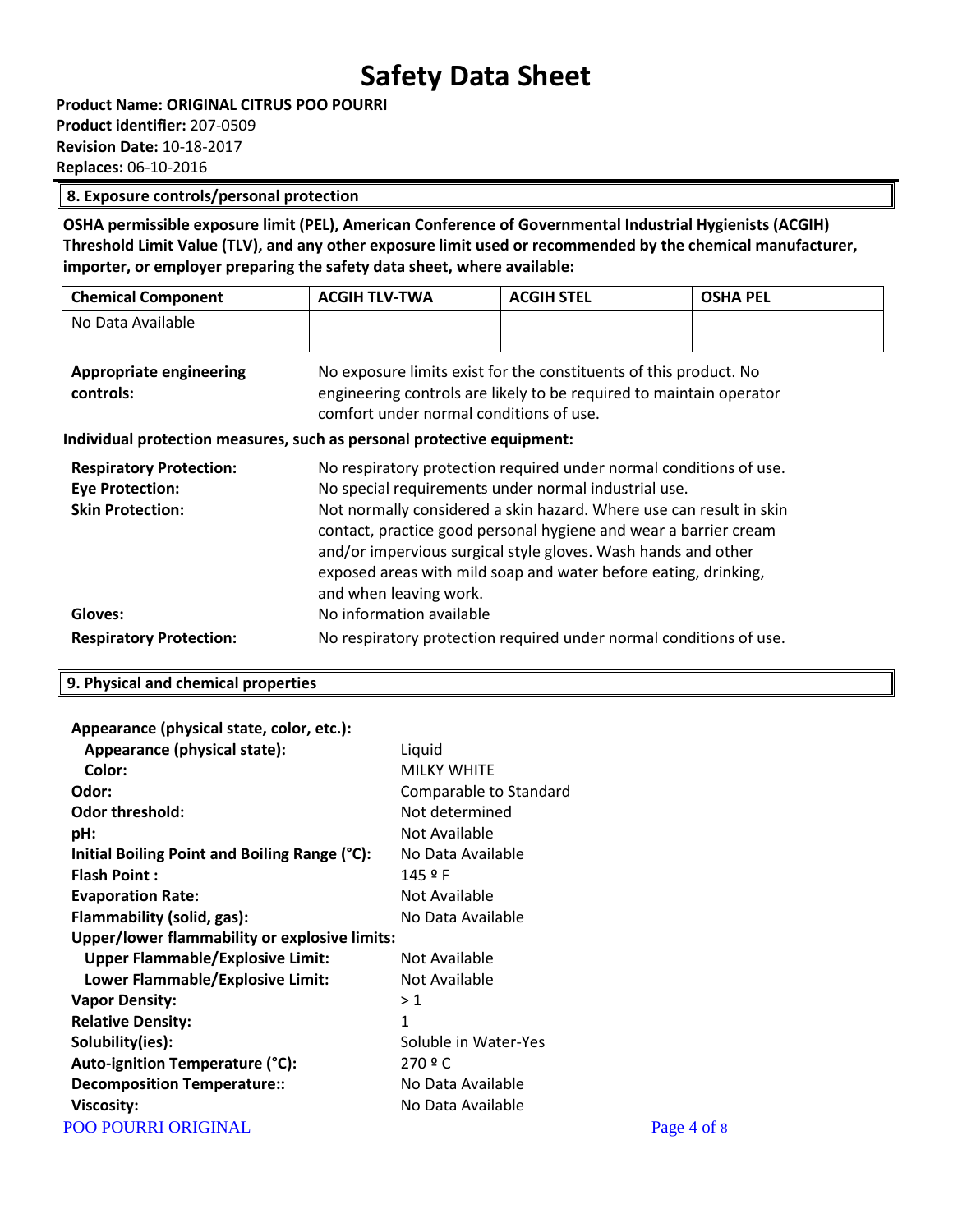| Product Name: ORIGINAL CITRUS POO POURRI |
|------------------------------------------|
| Product identifier: 207-0509             |
| <b>Revision Date: 10-18-2017</b>         |
| <b>Replaces: 06-10-2016</b>              |
|                                          |

| Volatiles, % by weight            | 13.01             |
|-----------------------------------|-------------------|
| <b>Volatile Organic Chemicals</b> | No Data Available |
| <b>Bulk Density</b>               | 8.203             |

#### **10. Stability and reactivity**

| <b>Reactivity:</b>                | No Data Available                                               |
|-----------------------------------|-----------------------------------------------------------------|
| <b>Chemical stability:</b>        | Stable under normal conditions.                                 |
| <b>Possibility of hazardous</b>   | No Data Available                                               |
| reactions:                        |                                                                 |
| Conditions to avoid (e.g., static | Temperatures above flash point in combination with sparks, open |
| discharge, shock, or vibration):  | flames, or other sources of ignition. Heat flame sparks.        |
| Incompatible materials:           | Strong oxidizing agents                                         |
| <b>Hazardous decomposition</b>    | Carbon Oxides                                                   |
| products:                         |                                                                 |

#### **11. Toxicological information**

| Information on the likely routes<br>of exposure (inhalation, | No Data Available |
|--------------------------------------------------------------|-------------------|
| ingestion, skin and eye contact):                            |                   |
| Symptoms related to the                                      | No Data Available |
| physical, chemical and                                       |                   |
| toxicological characteristics:                               |                   |
| <b>Target Organs Potentially</b>                             | No Data Available |
| <b>Affected by Exposure:</b>                                 |                   |
| <b>Chemical Interactions That</b>                            | None Known        |
| <b>Change Toxicity:</b>                                      |                   |

### **Delayed and immediate effects and also chronic effects from short- and long-term exposure:**

### **Immediate (Acute) Health Effects by Route of Exposure:**

| Inhalation Irritation:     | No data.                         |
|----------------------------|----------------------------------|
| <b>Skin Contact:</b>       | Can cause minor skin irritation. |
| Eye Contact:               | Mild eye irritant.               |
| Ingestion Irritation:      | No Data Available                |
| <b>Ingestion Toxicity:</b> | Harmful if swallowed.            |

#### **Long-Term (Chronic) Health Effects:**

| Carcinogenicity:               | None of the substances have been shown to cause cancer in long term animal      |
|--------------------------------|---------------------------------------------------------------------------------|
|                                | studies. Not a carcinogen according to NTP, IARC, or OSHA.                      |
| <b>Reproductive and</b>        | No data available to indicate product or any components present at greater than |
| <b>Developmental Toxicity:</b> | 0.1% may cause birth defects.                                                   |
| <b>Mutagenicity:</b>           | No data available to indicate product or any components present at greater than |

#### POO POURRI ORIGINAL PAGE 2018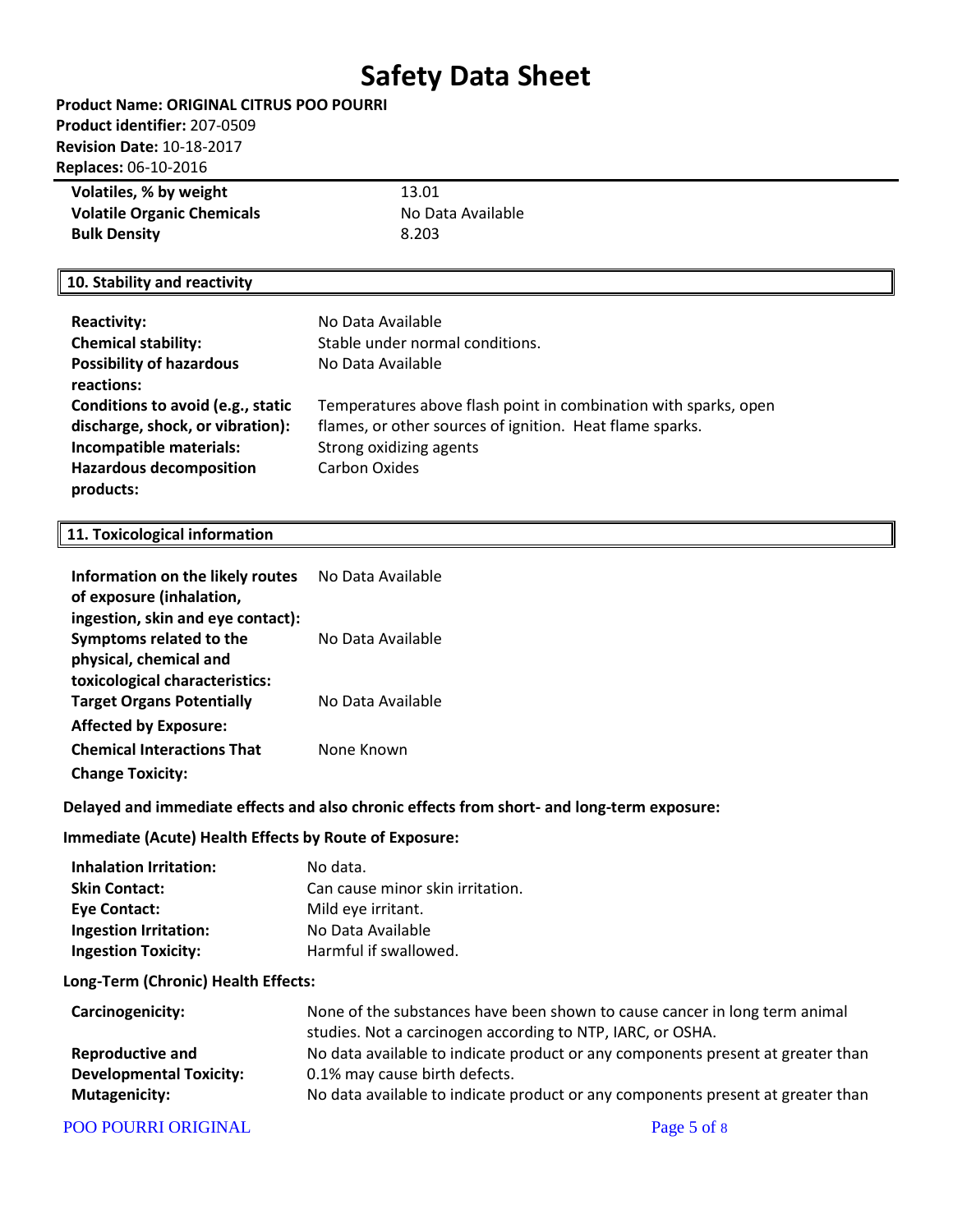**Product Name: ORIGINAL CITRUS POO POURRI Product identifier:** 207-0509 **Revision Date:** 10-18-2017 **Replaces:** 06-10-2016

0.1% is mutagenic or genotoxic.

**Skin Contact:** Upon prolonged or repeated contact, can cause minor skin irritation, defatting, and dermatitis.

**Numerical measures of toxicity (such as acute toxicity estimates) Component Toxicology Data**

| <b>Chemical Component</b> | Oral LD50 | Dermal LD50 | <b>Inhalation LC50</b> |
|---------------------------|-----------|-------------|------------------------|
| No data available         |           |             |                        |

**Whether the hazardous chemical is listed in the National Toxicology Program (NTP) Report on Carcinogens (latest edition) or has been found to be a potential carcinogen in the International Agency for Research on Cancer (IARC) Monographs (latest edition), or by OSHA**

| <b>Chemical Name</b> | <b>OSHA Carcinogen</b> | <b>IARC Carcinogen</b> | <b>NTP Carcinogen</b> |
|----------------------|------------------------|------------------------|-----------------------|
| No Data Available    |                        |                        |                       |

#### **12. Ecological information**

**Ecotoxicity (aquatic and**  This material is not expected to be harmful to the ecology.

**terrestrial, where available):**

#### **Ecological Toxicity Data**

| <b>Chemical Component</b> | <b>Aquatic EC50</b><br>Crustacea | <b>Aquatic ERC50 Algae</b> | <b>Aquatic LC50 Fish</b> |
|---------------------------|----------------------------------|----------------------------|--------------------------|
| No Data Available         |                                  |                            |                          |

| Persistence and degradability:    | No Data Available |
|-----------------------------------|-------------------|
| <b>Bioaccumulative potential:</b> | No Data Available |
| <b>Mobility in soil:</b>          | No Data Available |
| Other adverse effects (such as    | No Data Available |
| hazardous to the ozone layer):    |                   |

#### **13. Disposal considerations**

**Description of waste residues and information on their safe handling and methods of disposal, including the disposal of any contaminated packaging**

| <b>Description of waste residues:</b> | Spent or discarded material is non-hazardous according to         |
|---------------------------------------|-------------------------------------------------------------------|
|                                       | environmental regulations.                                        |
| <b>Safe Handling of Waste:</b>        | No Data Available                                                 |
| Waste treatment methods               | Dispose of in a landfill. Disposal is not likely to be regulated. |
| (including packaging):                |                                                                   |

#### POO POURRI ORIGINAL Page 6 of 8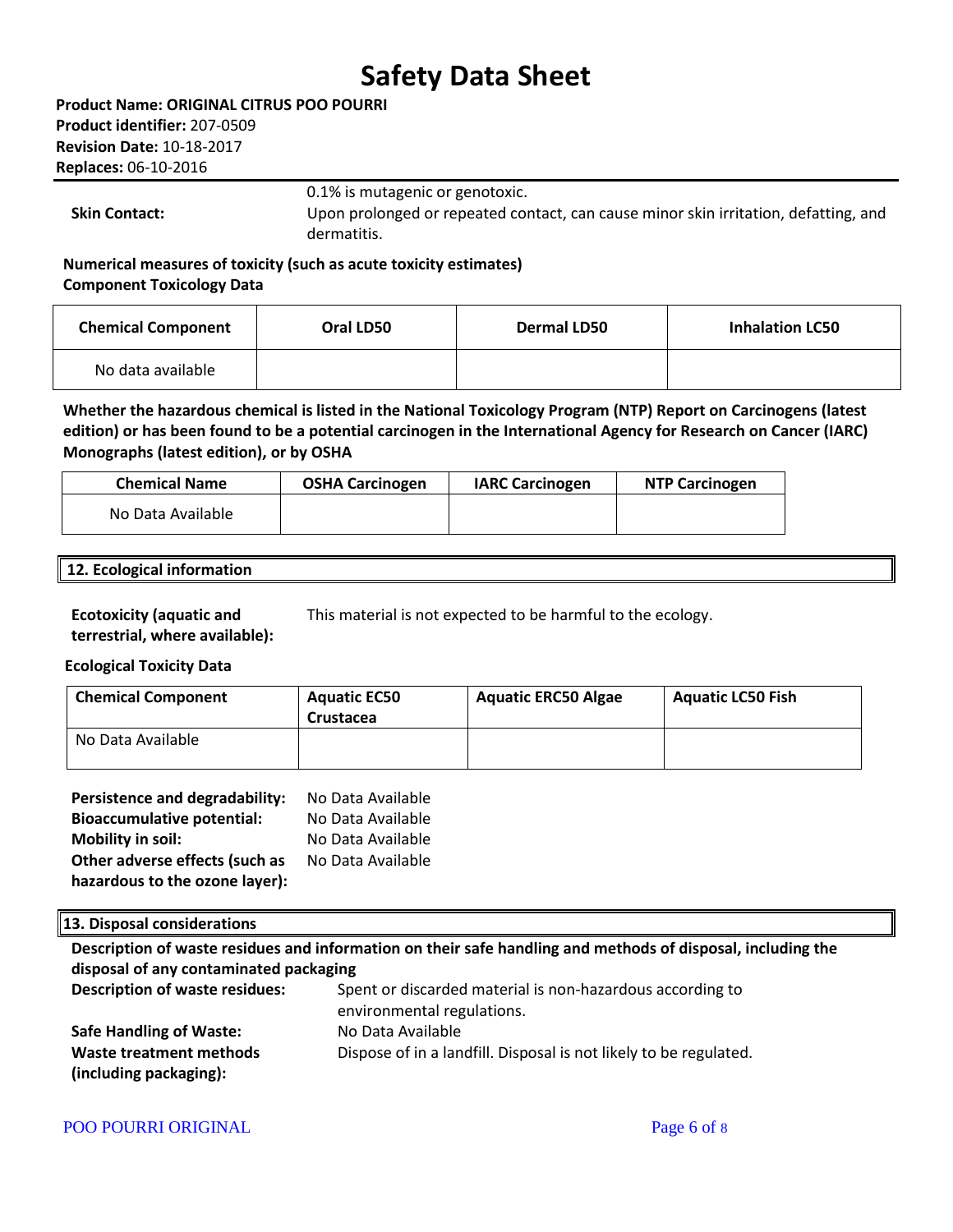**Product Name: ORIGINAL CITRUS POO POURRI Product identifier:** 207-0509 **Revision Date:** 10-18-2017 **Replaces:** 06-10-2016

#### **14. Transport information**

| <b>US DOT Ground Shipping</b>     | Not Restricted |
|-----------------------------------|----------------|
| Description:                      |                |
| <b>IATA Shipping Description:</b> | Not Restricted |
| <b>IMDG Shipping Description:</b> | Not Restricted |

#### **15. Regulatory information**

#### **Safety, health and environmental regulations specific for the product in question**

| <b>TSCA Status:</b>        | All components in this product are on the TSCA Inventory.       |
|----------------------------|-----------------------------------------------------------------|
| <b>California Prop 65:</b> | Does not contain any chemicals listed on California Proposition |
|                            | 65.                                                             |

#### **Regulated Components:**

| <b>Chemical Component</b> | <b>CAS number and</b><br>other unique<br>identifiers | <b>Regulation</b>  | % Range |
|---------------------------|------------------------------------------------------|--------------------|---------|
| None Listed               |                                                      | California Prop 65 |         |
|                           |                                                      | Cancer             |         |
| None Listed               |                                                      | California Prop 65 |         |
|                           |                                                      | Developmental      |         |
| None Listed               |                                                      | California Prop 65 |         |
|                           |                                                      | Reproductive       |         |
|                           |                                                      | Female             |         |
| None Listed               |                                                      | California Prop 65 |         |
|                           |                                                      | Reproductive Male  |         |
| None Listed               |                                                      | <b>CERCLA</b>      |         |
| None Listed               |                                                      | <b>SARA 313</b>    |         |
| None Listed               |                                                      | <b>SARA EHS</b>    |         |

### **16. Other information, including date of preparation or last revision. Revision Date:** 05-20-2016 **Revision Number:** 10 **Disclaimer: Important:** While the descriptions, data and information contained herein are presented in good faith and believed to be

POO POURRI ORIGINAL Page 7 of 8